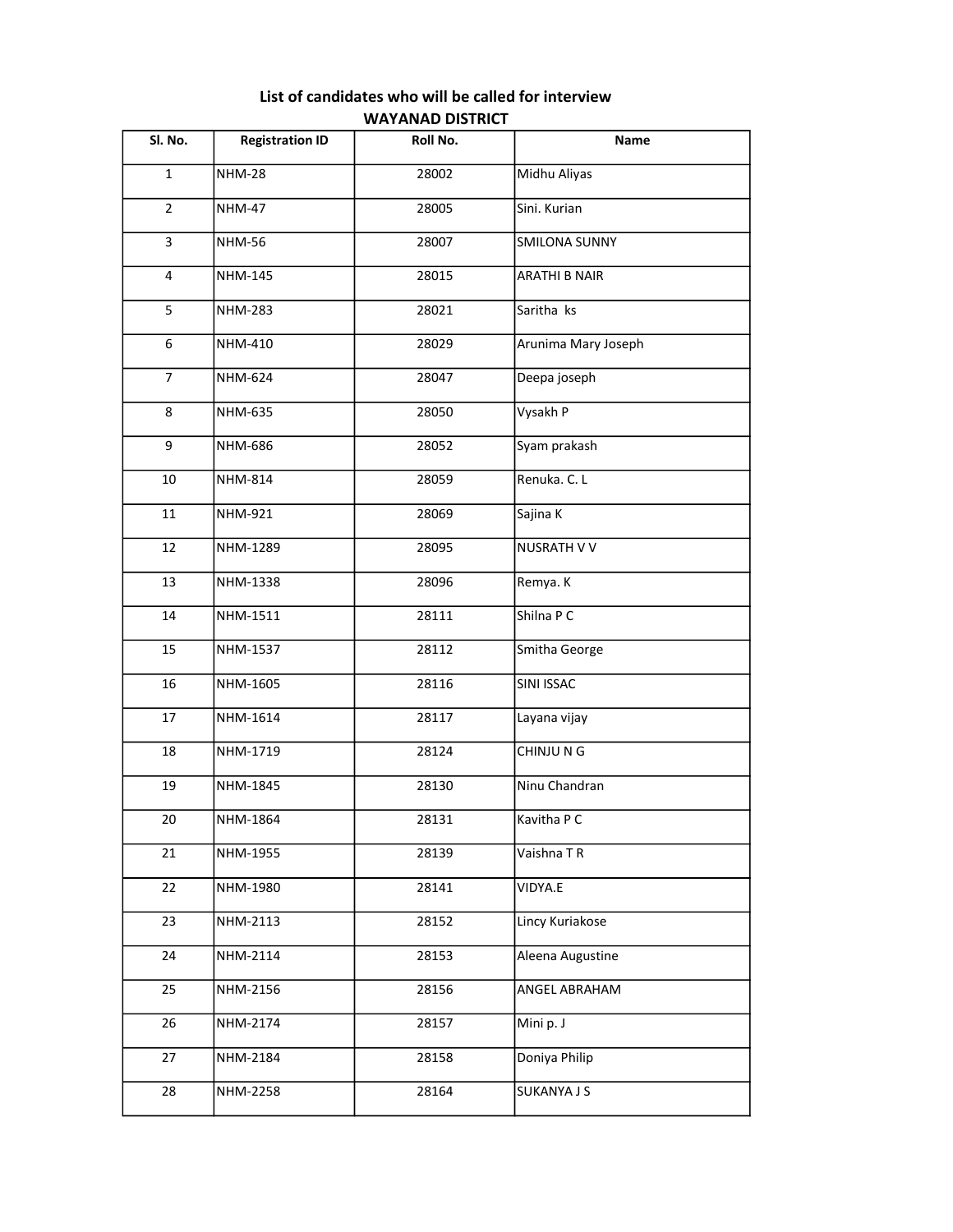| 29 | NHM-2260 | 28165 | Neethu A                  |
|----|----------|-------|---------------------------|
| 30 | NHM-2294 | 28169 | <b>KRISHNAJA RAJ</b>      |
| 31 | NHM-2365 | 28174 | Caroline Roseline rozario |
| 32 | NHM-2373 | 28175 | <b>HIMA CK</b>            |
| 33 | NHM-2393 | 28178 | Supriya Joseph            |
| 34 | NHM-2462 | 28184 | SHEENA M S                |
| 35 | NHM-2523 | 28190 | Liya john                 |
| 36 | NHM-2533 | 28191 | Sathyapriya P A           |
| 37 | NHM-2676 | 28200 | SONY PA                   |
| 38 | NHM-2848 | 28210 | ANJU KR                   |
| 39 | NHM-2856 | 28211 | Nimisha kb                |
| 40 | NHM-2884 | 28215 | Surumi s                  |
| 41 | NHM-2900 | 28218 | Reshma B K                |
| 42 | NHM-2980 | 28222 | JESNA SEBASTIAN           |
| 43 | NHM-2982 | 28223 | Anjumol Thankachan        |
| 44 | NHM-2992 | 28224 | AMBILI RAJ                |
| 45 | NHM-2993 | 28225 | Reema Nath KP             |
| 46 | NHM-3005 | 28227 | LIYAMOL P K               |
| 47 | NHM-3152 | 28238 | Dincy V.M                 |
| 48 | NHM-3177 | 28239 | Nithya K J                |
| 49 | NHM-3188 | 28240 | SONIYA JOSEPH             |
| 50 | NHM-3305 | 28251 | Sajina.A                  |
| 51 | NHM-3312 | 28252 | Abina.n.k                 |
| 52 | NHM-3401 | 28258 | ASWANI.A.P                |
| 53 | NHM-3629 | 28272 | Shithamol Jacob           |
| 54 | NHM-3678 | 28276 | <b>MEGHAKS</b>            |
| 55 | NHM-3689 | 28277 | JIJIL B                   |
| 56 | NHM-3781 | 28283 | Thesni banu               |
| 57 | NHM-3787 | 28284 | Haseena S B               |
| 58 | NHM-3943 | 28295 | AMRUTHA P D               |
|    |          |       |                           |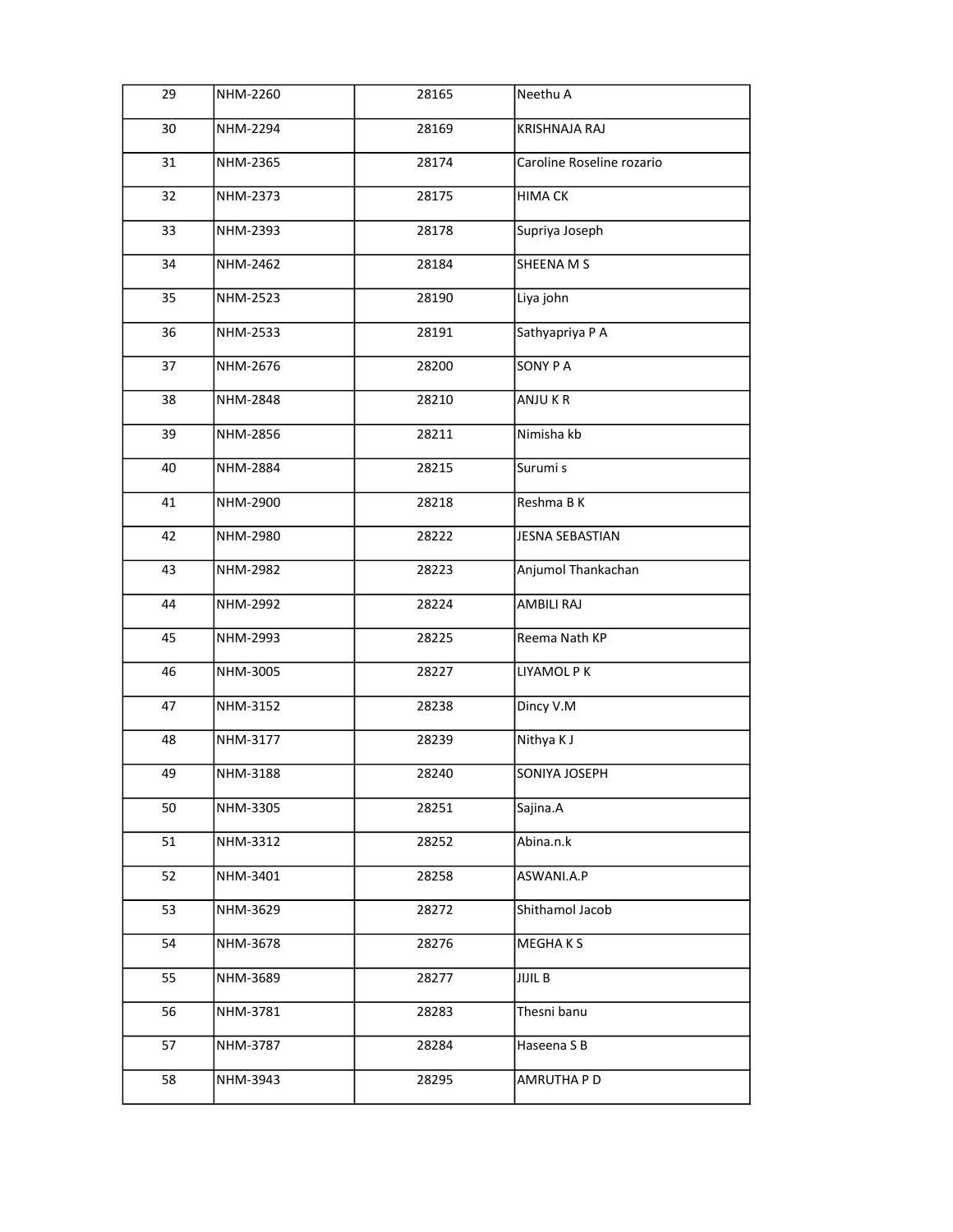| 59 | NHM-3985 | 28296 | Jomisha Mathew       |
|----|----------|-------|----------------------|
| 60 | NHM-4184 | 28304 | Jobitha P M          |
| 61 | NHM-4416 | 28315 | SHIMNA P D           |
| 62 | NHM-4631 | 28323 | <b>BINCY MOLA.V</b>  |
| 63 | NHM-4651 | 28325 | Remya KD             |
| 64 | NHM-4706 | 28334 | Jisha p v            |
| 65 | NHM-4721 | 28335 | Jishad               |
| 66 | NHM-4724 | 28336 | Chippy A.S           |
| 67 | NHM-4790 | 28338 | Ragin kp             |
| 68 | NHM-5106 | 28351 | <b>ASHLY GEORGE</b>  |
| 69 | NHM-5162 | 28358 | <b>AMALU MARTIN</b>  |
| 70 | NHM-5164 | 28359 | JISNA P S            |
| 71 | NHM-5176 | 28361 | ANU VARGHESE         |
| 72 | NHM-5200 | 28364 | Lisna mc             |
| 73 | NHM-5224 | 28366 | <b>JISMI KV</b>      |
| 74 | NHM-5233 | 28367 | JIYA JOHN            |
| 75 | NHM-5424 | 28384 | REJITHA RAJAN        |
| 76 | NHM-5440 | 28385 | AFSATH MEKKAI        |
| 77 | NHM-5441 | 28386 | <b>LESHMAL</b>       |
| 78 | NHM-5487 | 28392 | Sonya Joseph         |
| 79 | NHM-5649 | 28403 | SNEHAP J             |
| 80 | NHM-5703 | 28409 | Divya KJ             |
| 81 | NHM-5808 | 28417 | <b>JASMINE JOLLY</b> |
| 82 | NHM-5853 | 28421 | Surya suresh         |
| 83 | NHM-6023 | 28433 | Anagha. P. V         |
| 84 | NHM-6064 | 28436 | JOSNA JOSEPH         |
| 85 | NHM-6266 | 28457 | Anjana Abraham       |
| 86 | NHM-6308 | 28461 | ANU GEORGE           |
| 87 | NHM-6346 | 28464 | JANCY P X            |
| 88 | NHM-6443 | 28468 | <b>JITTY KJ</b>      |
|    |          |       |                      |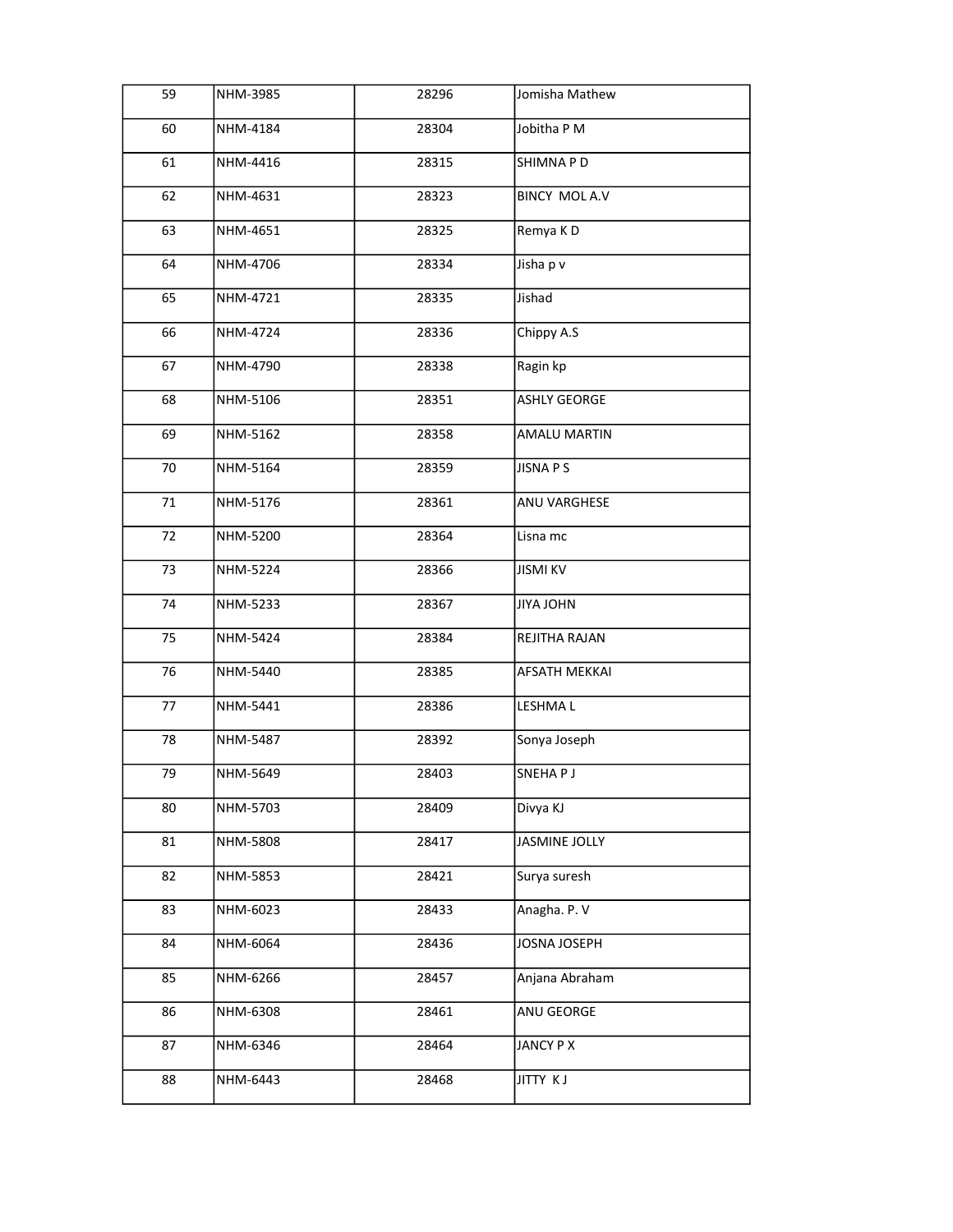| 89  | NHM-6463 | 28471 | Riya Mathai                 |
|-----|----------|-------|-----------------------------|
| 90  | NHM-6467 | 28472 | JAYAPRABHA RAJESH           |
| 91  | NHM-6519 | 28475 | VINEESHIA.T.U               |
| 92  | NHM-6521 | 28476 | Aswathi TR                  |
| 93  | NHM-6577 | 28477 | Jini Joy                    |
| 94  | NHM-6619 | 28483 | Jeena V C                   |
| 95  | NHM-6775 | 28494 | Kadeeja                     |
| 96  | NHM-6890 | 28497 | JEENA EG                    |
| 97  | NHM-6914 | 28498 | <b>BHAVITHA ELSA MATHEW</b> |
| 98  | NHM-6934 | 28499 | Raina Paul                  |
| 99  | NHM-6956 | 28501 | Sumitha mathews             |
| 100 | NHM-7251 | 28518 | <b>SUBEESHAPR</b>           |
| 101 | NHM-7279 | 28519 | SALEENA                     |
| 102 | NHM-7323 | 28524 | PHINSY JOSE                 |
| 103 | NHM-7363 | 28529 | SANGEETHA T M               |
| 104 | NHM-7386 | 28531 | <b>TANIYA LOWRENCE</b>      |
| 105 | NHM-7392 | 28534 | LINI EV                     |
| 106 | NHM-7488 | 28542 | <b>VIJIMOL KV</b>           |
| 107 | NHM-7491 | 28543 | <b>INDUMOL RAJU</b>         |
| 108 | NHM-7498 | 28544 | <b>SHYNI P MATHEW</b>       |
| 109 | NHM-7500 | 28545 | Ambily neethu               |
| 110 | NHM-7600 | 28556 | <b>VISMAYA SUNNY</b>        |
| 111 | NHM-7613 | 28558 | LIJI C R                    |
| 112 | NHM-7657 | 28560 | Ragi G                      |
| 113 | NHM-7680 | 28564 | Simi Issac                  |
| 114 | NHM-7708 | 28567 | ANJU PRAKASH                |
| 115 | NHM-7722 | 28568 | Sudheeshma K L              |
| 116 | NHM-7765 | 28570 | RONIYA N J                  |
| 117 | NHM-7780 | 28572 | <b>ASHITHA PK</b>           |
| 118 | NHM-7783 | 28573 | NAFEESATHUL MISRIYA C A     |
|     |          |       |                             |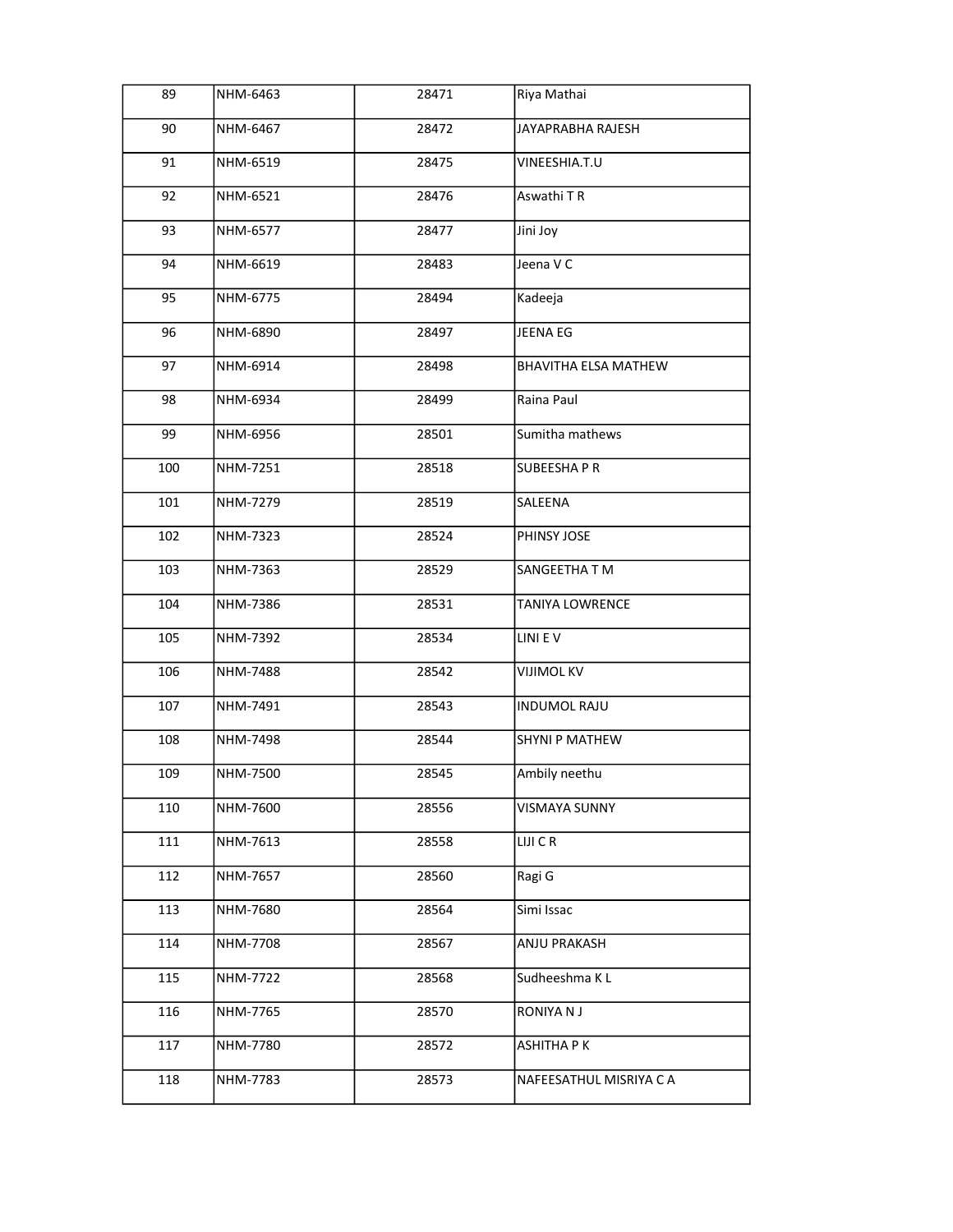| 119 | NHM-7785        | 28574 | <b>SWATHY KRISHNA</b>  |
|-----|-----------------|-------|------------------------|
| 120 | NHM-7801        | 28577 | ASHITHA K G            |
| 121 | NHM-7830        | 28580 | Neethu philip          |
| 122 | NHM-7859        | 28583 | RAJITHA M R            |
| 123 | NHM-7881        | 28588 | <b>TOFNA VARGHESE</b>  |
| 124 | <b>NHM-7888</b> | 28592 | Sobhi Eldhose          |
| 125 | NHM-7947        | 28600 | <b>SUKANYA M N</b>     |
| 126 | NHM-7957        | 28602 | <b>GREESHMA JOHN</b>   |
| 127 | NHM-8008        | 28606 | MANJU V JOSE           |
| 128 | NHM-8042        | 28608 | Neenu Joe Raechal      |
| 129 | NHM-8152        | 28620 | <b>Bindu Kurian</b>    |
| 130 | NHM-8208        | 28625 | Fathimathul Arshina MP |
| 131 | NHM-8292        | 28633 | AISWARYA POULOSE       |
| 132 | NHM-8389        | 28639 | <b>GREESHMAPS</b>      |
| 133 | NHM-8419        | 28642 | RESHMA JOSEPH          |
| 134 | NHM-8428        | 28643 | ALPHONSA AUGUSTIAN     |
| 135 | NHM-8491        | 28648 | MANJUSHA PAUL          |
| 136 | NHM-8613        | 28655 | <b>Basil Jose</b>      |
| 137 | NHM-8648        | 28658 | Jesna mathew           |
| 138 | NHM-8706        | 28662 | Limiya Mathew OM       |
| 139 | NHM-8718        | 28664 | AMITHA K A             |
| 140 | NHM-8723        | 28665 | MINU SUNNY             |
| 141 | NHM-8735        | 28667 | DIVINA MATHEW          |
| 142 | NHM-8791        | 28671 | Lalu m                 |
| 143 | NHM-8802        | 28672 | Parvathi Gopal m       |
| 144 | NHM-8873        | 28676 | <b>ANITHA P</b>        |
| 145 | NHM-8948        | 28681 | RAKENDU P B            |
| 146 | NHM-8952        | 28682 | Josna joy              |
| 147 | NHM-9002        | 28685 | DIVYA VARGHESE         |
| 148 | NHM-9017        | 28687 | Sruthy Jayachandran    |
|     |                 |       |                        |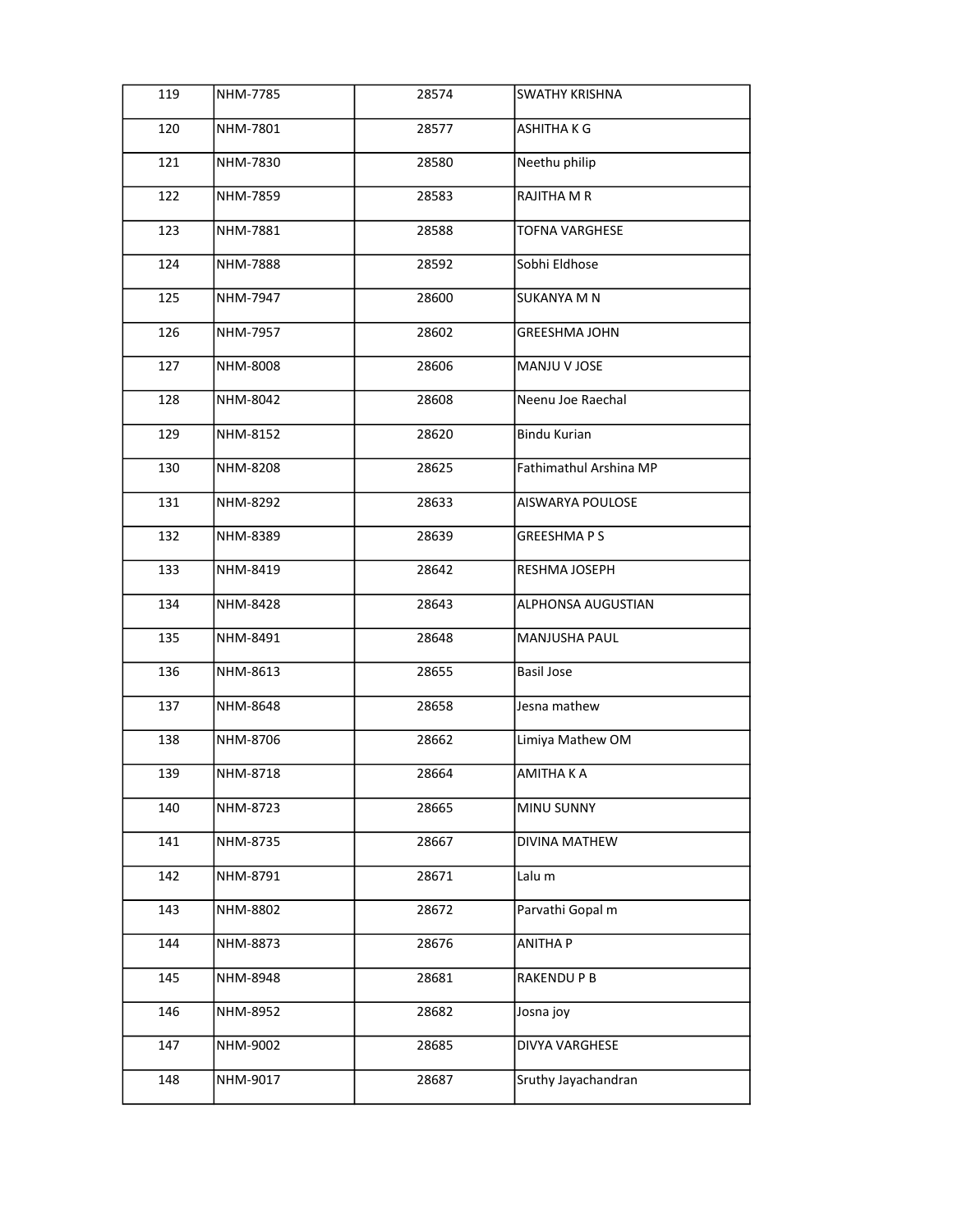| 149 | NHM-9064  | 28690 | <b>SHOOJA SEBASTIAN</b> |
|-----|-----------|-------|-------------------------|
| 150 | NHM-9122  | 28696 | REJIMOL TM              |
| 151 | NHM-9135  | 28698 | ANISHA P A              |
| 152 | NHM-9292  | 28711 | NIMYA D                 |
| 153 | NHM-9333  | 28716 | DIVYA TM                |
| 154 | NHM-9408  | 28721 | DARSANA S NAIR          |
| 155 | NHM-9457  | 28726 | <b>REMYA PR</b>         |
| 156 | NHM-9466  | 28727 | Josnamol.Jose           |
| 157 | NHM-9502  | 28730 | <b>FATHIMA PK</b>       |
| 158 | NHM-9516  | 28732 | AKHILA ELDHO            |
| 159 | NHM-9659  | 28748 | <b>JOYCEE KURIAN</b>    |
| 160 | NHM-9726  | 28756 | Sruthimol pj            |
| 161 | NHM-9748  | 28760 | <b>ANNIE THOMAS</b>     |
| 162 | NHM-9763  | 28761 | <b>ATHIRA P</b>         |
| 163 | NHM-9765  | 28762 | KAVYA G                 |
| 164 | NHM-9860  | 28770 | SOORYA A P              |
| 165 | NHM-9908  | 28775 | Neethu k k              |
| 166 | NHM-10029 | 28785 | Shincy Shaju            |
| 167 | NHM-10161 | 28801 | <b>APARNAM</b>          |
| 168 | NHM-10213 | 28807 | HASHIDA BEEGAM M S      |
| 169 | NHM-10276 | 28812 | <b>TINTUTJ</b>          |
| 170 | NHM-10318 | 28818 | DEEPA K P               |
| 171 | NHM-10335 | 28822 | Amrutha Mariya M        |
| 172 | NHM-10344 | 28823 | <b>BETSY PHILIPOSE</b>  |
| 173 | NHM-10381 | 28827 | AMALA M S               |
| 174 | NHM-10386 | 28829 | Anu P Mathew            |
| 175 | NHM-10395 | 28831 | SAJINA K M              |
| 176 | NHM-10463 | 28838 | SHILJAMOL P D           |
| 177 | NHM-10472 | 28840 | SMITHA T M              |
| 178 | NHM-10543 | 28850 | Sheen Sebastian         |
|     |           |       |                         |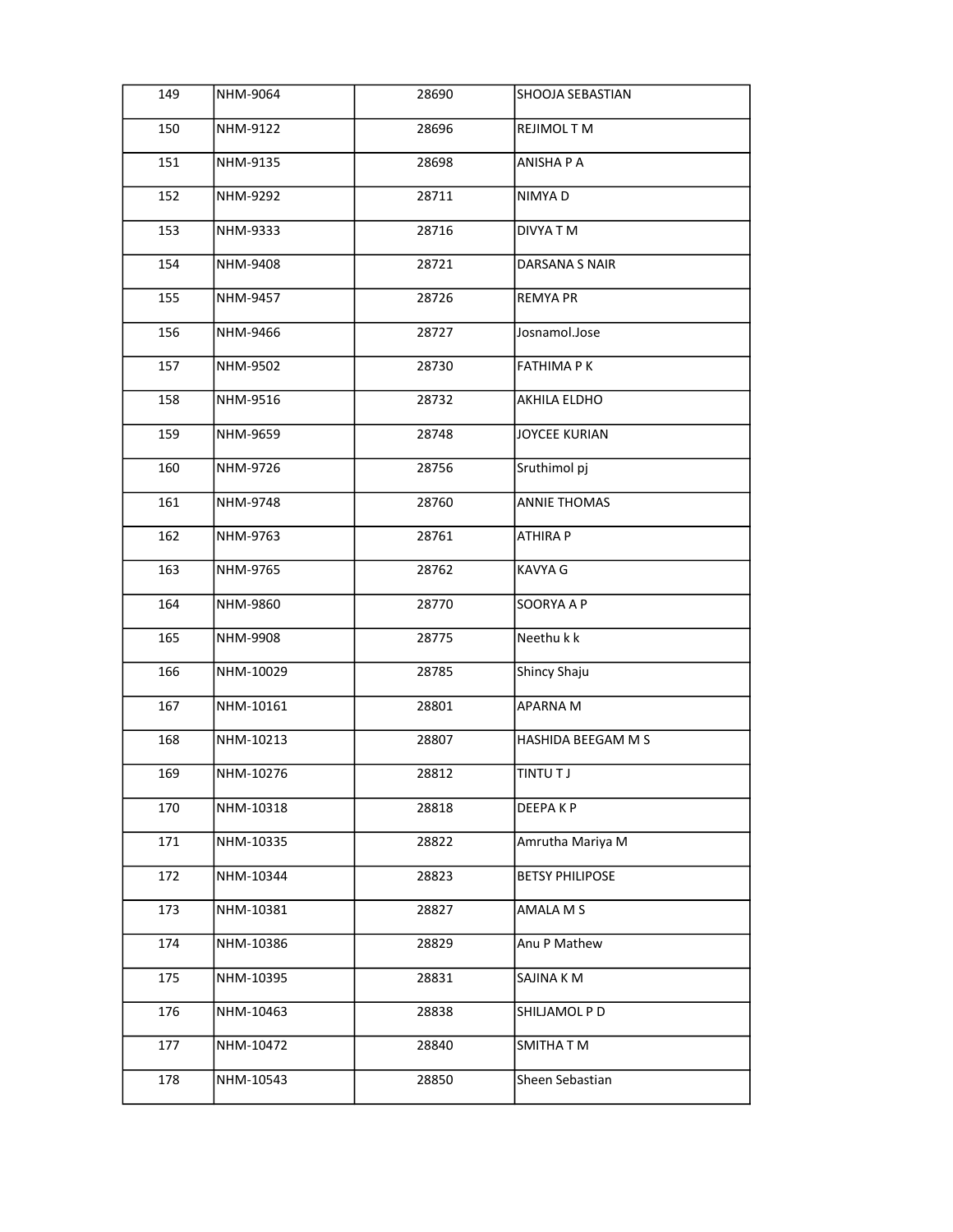| 179 | NHM-10822 | 28866 | <b>MANU PRASAD</b>   |
|-----|-----------|-------|----------------------|
| 180 | NHM-10914 | 28872 | Riyaphilip           |
| 181 | NHM-11168 | 28884 | Jeena Joseph         |
| 182 | NHM-11287 | 28891 | Aparna antony        |
| 183 | NHM-11342 | 28897 | <b>SONY VARGHESE</b> |
| 184 | NHM-11346 | 28898 | <b>MANJU FRANCIS</b> |
| 185 | NHM-11411 | 28906 | <b>RASEENAK</b>      |
| 186 | NHM-11512 | 28914 | PRIYA XAVIER         |
| 187 | NHM-11518 | 28915 | Sravya N C           |
| 188 | NHM-11550 | 28920 | Neethu varghese      |
| 189 | NHM-11564 | 28922 | <b>LISHA FRANCIS</b> |
| 190 | NHM-11611 | 28929 | SHILPA C BABU        |
| 191 | NHM-11686 | 28936 | LINU AUGUSTINE       |
| 192 | NHM-11700 | 28939 | SAYANA C BABU        |
| 193 | NHM-11746 | 28942 | ANUSHA THERESA KT    |
| 194 | NHM-11775 | 28945 | NIMISHA SHINOJ       |
| 195 | NHM-11833 | 28955 | <b>GEETHAPK</b>      |
| 196 | NHM-11853 | 28957 | ASHA MOL P           |
| 197 | NHM-11907 | 28965 | <b>AMRITHA M S</b>   |
| 198 | NHM-11962 | 28972 | RASMIJA P R          |
| 199 | NHM-11975 | 28975 | ANITHA N             |
| 200 | NHM-12110 | 28992 | SILPA MATHEW         |
| 201 | NHM-12114 | 28994 | ARCHANA A D          |
| 202 | NHM-12158 | 28998 | ANU K J              |
| 203 | NHM-12189 | 29000 | <b>SHANICJ</b>       |
| 204 | NHM-12413 | 29025 | Reny Mathew          |
| 205 | NHM-12424 | 29026 | <b>BINET STEPHEN</b> |
| 206 | NHM-12434 | 29027 | <b>MERLIN VINOD</b>  |
| 207 | NHM-12583 | 29042 | ANJU JAMES           |
| 208 | NHM-12742 | 29052 | Stephy Sebastian     |
|     |           |       |                      |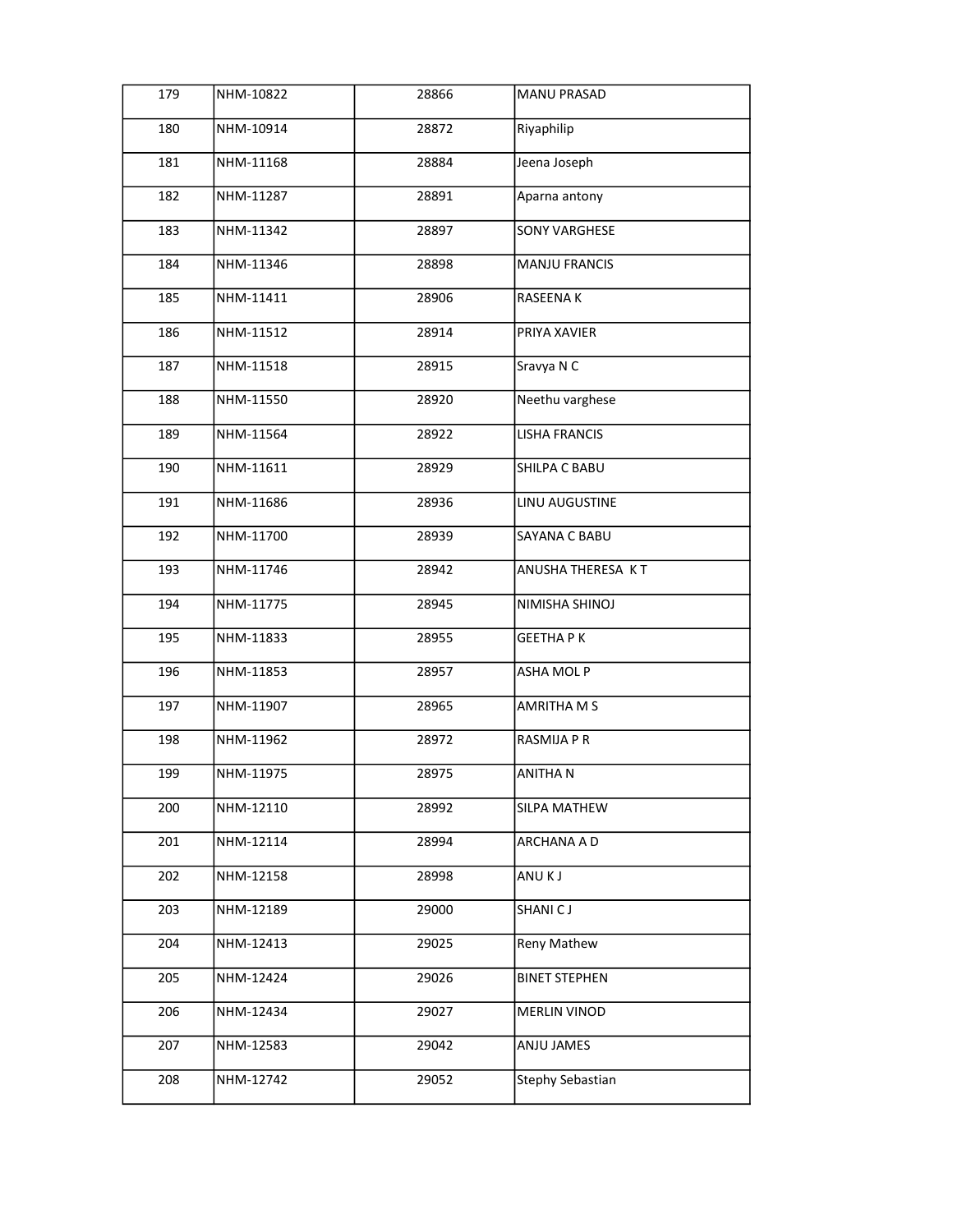| 209 | NHM-12781 | 29059 | Ashly Baby            |
|-----|-----------|-------|-----------------------|
| 210 | NHM-12792 | 29062 | ANNET SRUTHY VARGHESE |
| 211 | NHM-12827 | 29063 | SARANYA MOHANAN       |
| 212 | NHM-12946 | 29066 | CHINCHU K. A          |
| 213 | NHM-12952 | 29067 | Manjusha Mathew       |
| 214 | NHM-12970 | 29069 | JOSSYMOL V J          |
| 215 | NHM-13024 | 29074 | MIDHUSHA BABY         |
| 216 | NHM-13090 | 29083 | <b>LINCY MANUEL</b>   |
| 217 | NHM-13120 | 29087 | AMBILI ABRAHAM        |
| 218 | NHM-13177 | 29091 | APARNA O              |
| 219 | NHM-13243 | 29099 | SHIMNAMOL.P.K         |
| 220 | NHM-13247 | 29100 | DHANUSHA K C          |
| 221 | NHM-13310 | 29106 | ATHIRA A K            |
| 222 | NHM-13320 | 29108 | SWAPNA MATHEW         |
| 223 | NHM-13365 | 29113 | SOUMYAMOL R           |
| 224 | NHM-13557 | 29130 | <b>RAMYAKR</b>        |
| 225 | NHM-13612 | 29136 | <b>JISNA JOHN K J</b> |
| 226 | NHM-13686 | 29149 | <b>ASWATHY K S</b>    |
| 227 | NHM-13713 | 29152 | RAMSHEEDA K M         |
| 228 | NHM-13892 | 29167 | DIVYA THOMAS          |
| 229 | NHM-14025 | 29180 | <b>LIJI PAULOSE</b>   |
| 230 | NHM-14113 | 29187 | <b>FAREEDAKK</b>      |
| 231 | NHM-14114 | 29188 | Aleena Chacko         |
| 232 | NHM-14145 | 29191 | <b>CLINISHA ROSE</b>  |
| 233 | NHM-14344 | 29208 | suvitha ks            |
| 234 | NHM-14384 | 29211 | Seenu Jithesh         |
| 235 | NHM-14404 | 29214 | SHINITHA JACOB        |
| 236 | NHM-14467 | 29220 | <b>BINI N J</b>       |
| 237 | NHM-14505 | 29225 | DARSANA MATHEW        |
| 238 | NHM-14506 | 29226 | SHALET MATHEW         |
|     |           |       |                       |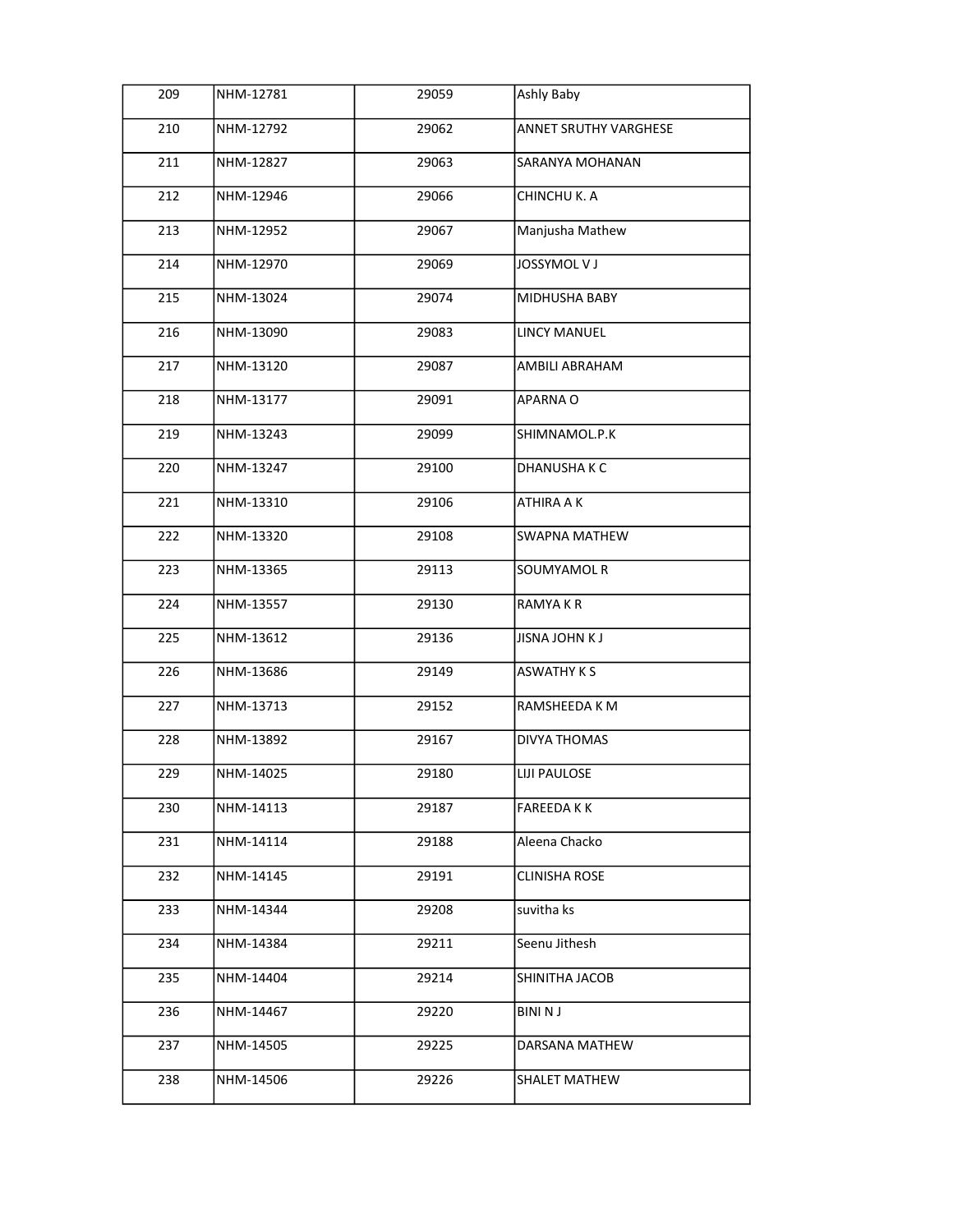| 239 | NHM-14551 | 29230 | TEENA ROY               |
|-----|-----------|-------|-------------------------|
| 240 | NHM-14555 | 29231 | ANUMOL JOSEPH           |
| 241 | NHM-14661 | 29243 | SANGEETHA TOM           |
| 242 | NHM-14739 | 29254 | Anju K P                |
| 243 | NHM-14780 | 29257 | <b>TEENA TOMY</b>       |
| 244 | NHM-14893 | 29270 | CHINCHU M S             |
| 245 | NHM-14898 | 29271 | SINI CHACKO             |
| 246 | NHM-14970 | 29275 | <b>ATHIRA C VINCENT</b> |
| 247 | NHM-14982 | 29276 | AMBILI M                |
| 248 | NHM-14992 | 29277 | PRAVEENA S B            |
| 249 | NHM-15046 | 29284 | <b>SREEJAMOL K</b>      |
| 250 | NHM-15048 | 29285 | <b>ATHULYAKT</b>        |
| 251 | NHM-15089 | 29289 | <b>ASWATHI DAS</b>      |
| 252 | NHM-15308 | 29312 | SHELBY M B              |
| 253 | NHM-15323 | 29315 | <b>SURYA NARAYANAN</b>  |
| 254 | NHM-15386 | 29321 | RAMYA A                 |
| 255 | NHM-15476 | 29332 | <b>BINCY PJ</b>         |
| 256 | NHM-15516 | 29338 | SARIKS                  |
| 257 | NHM-15547 | 29342 | JINCY V G               |
| 258 | NHM-15598 | 29350 | jeena joy               |
| 259 | NHM-15601 | 29351 | NEENA JOSEPH            |
| 260 | NHM-15604 | 29353 | ANUPAMA JOHNY           |
| 261 | NHM-15659 | 29364 | SYAMILI P C             |
| 262 | NHM-15817 | 29379 | Anusha N jayarajan      |
| 263 | NHM-15842 | 29381 | SIBINA XAVIER           |
| 264 | NHM-15917 | 29388 | Akhila p saju           |
| 265 | NHM-15977 | 29392 | Thushara P R            |
| 266 | NHM-16025 | 29398 | <b>FEMINKS</b>          |
| 267 | NHM-16035 | 29399 | AISWARYA KM             |
| 268 | NHM-16215 | 29412 | <b>BINI GEORGE</b>      |
|     |           |       |                         |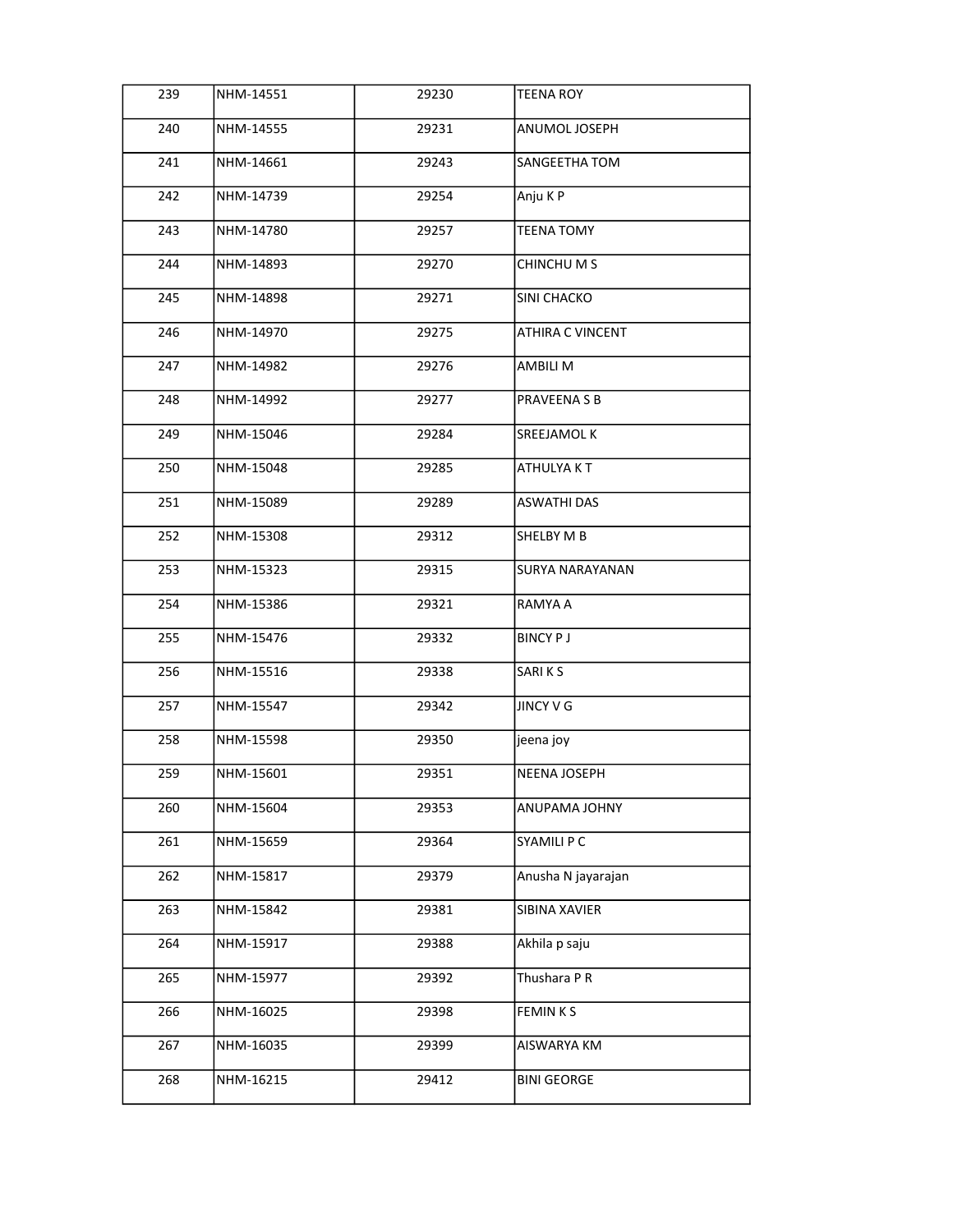| 269 | NHM-16436 | 29436 | ATHIRA. A.S           |
|-----|-----------|-------|-----------------------|
| 270 | NHM-16557 | 29444 | Anitha Thomas         |
| 271 | NHM-16602 | 29448 | PRIYA MOL             |
| 272 | NHM-16760 | 29460 | Reeja Abraham         |
| 273 | NHM-16956 | 29473 | PRIYANP               |
| 274 | NHM-17201 | 29498 | Nithya John           |
| 275 | NHM-17256 | 29506 | <b>VINEETHAKB</b>     |
| 276 | NHM-17358 | 29517 | VINYA CHANDRAN        |
| 277 | NHM-17393 | 29521 | <b>SRUTHIKS</b>       |
| 278 | NHM-17469 | 29530 | Shiney.K.A            |
| 279 | NHM-17486 | 29534 | <b>AKHILA SURESH</b>  |
| 280 | NHM-17586 | 29545 | JITHYA JOHN           |
| 281 | NHM-17591 | 29546 | <b>BUSHRAPA</b>       |
| 282 | NHM-17602 | 29548 | DEEPA P KRISHNAN      |
| 283 | NHM-17611 | 29552 | SOWMYA K S            |
| 284 | NHM-17650 | 29559 | <b>JIJINA P</b>       |
| 285 | NHM-17695 | 29565 | TREESA K JOSEPH       |
| 286 | NHM-17737 | 29570 | Dayana Kurian         |
| 287 | NHM-17827 | 29580 | MANJU K J             |
| 288 | NHM-17845 | 29585 | <b>KRISHNAMOL P C</b> |
| 289 | NHM-17882 | 29592 | <b>ASWANIKS</b>       |
| 290 | NHM-17928 | 29602 | DELMA K J             |
| 291 | NHM-17978 | 29614 | SONIYA MATHEW         |
| 292 | NHM-17990 | 29616 | DIVYA RAJAN M         |
| 293 | NHM-17997 | 29617 | <b>DIVYAKK</b>        |
| 294 | NHM-18017 | 29618 | MERIN SUSAN JOY       |
| 295 | NHM-18025 | 29620 | Dhanya k b            |
| 296 | NHM-18074 | 29626 | ATHIRA A S            |
| 297 | NHM-18075 | 29627 | ANJITHA K G           |
| 298 | NHM-18130 | 29634 | TINTU SCARIA          |
|     |           |       |                       |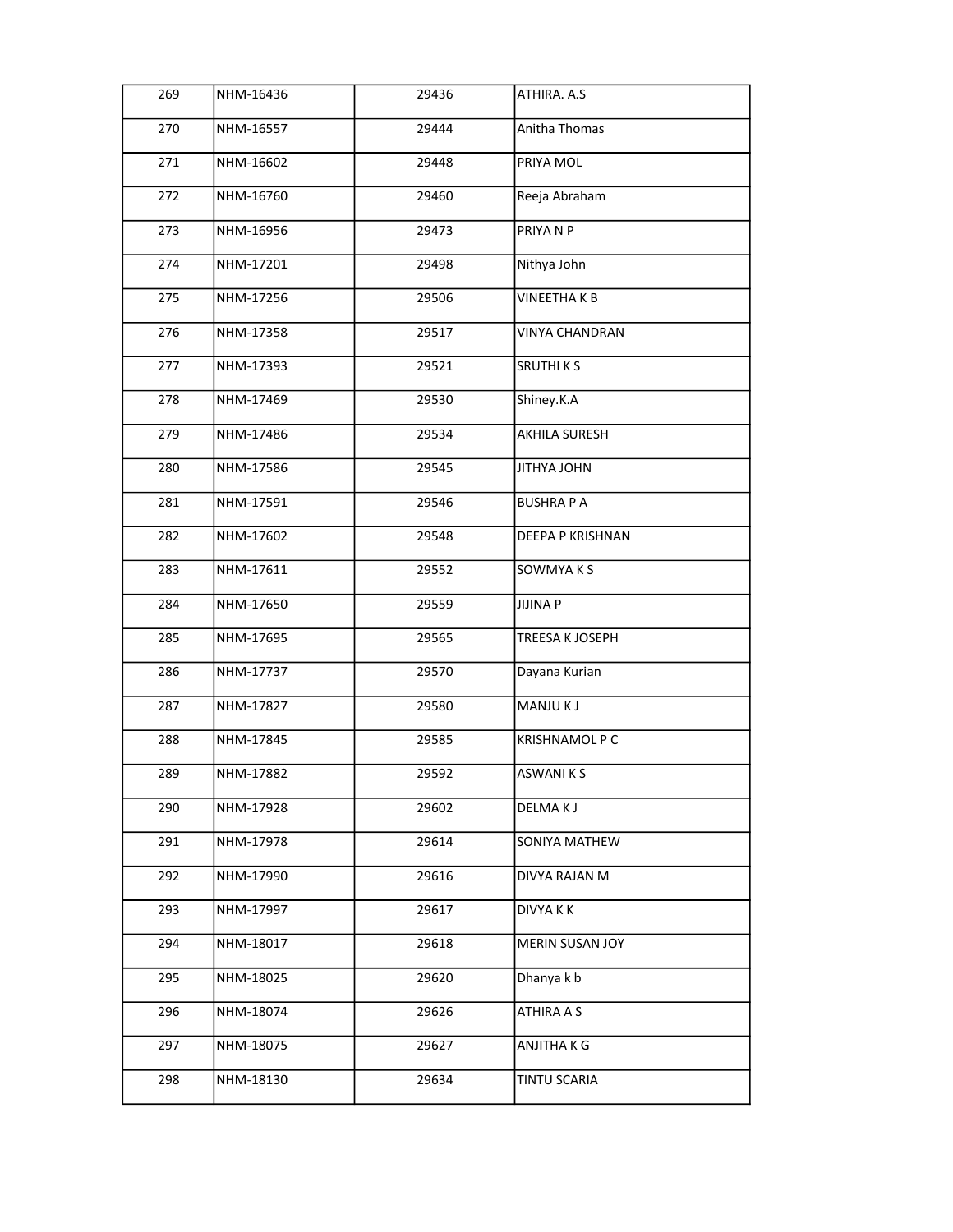| 299 | NHM-18149 | 29636 | <b>SONIA P P</b>         |
|-----|-----------|-------|--------------------------|
| 300 | NHM-18185 | 29638 | JASNA P M                |
| 301 | NHM-18206 | 29641 | JINU GEORGE              |
| 302 | NHM-18275 | 29650 | <b>SUNU P BOSE</b>       |
| 303 | NHM-18283 | 29653 | <b>SARITHAKS</b>         |
| 304 | NHM-18406 | 29670 | SAJANA XAVIER            |
| 305 | NHM-18463 | 29685 | <b>NEETHU ROSE BABY</b>  |
| 306 | NHM-18506 | 29695 | FIDA JOHNSON             |
| 307 | NHM-18511 | 29697 | MEGHA K                  |
| 308 | NHM-18543 | 29701 | <b>SULAIKA P E</b>       |
| 309 | NHM-18626 | 29709 | <b>LENNY JOSE</b>        |
| 310 | NHM-18678 | 29718 | NEENAMOL M K             |
| 311 | NHM-18792 | 29733 | Nithya K                 |
| 312 | NHM-18804 | 29735 | <b>JILSHA THANKACHAN</b> |
| 313 | NHM-18916 | 29745 | Lincy kp                 |
| 314 | NHM-19065 | 29757 | JACKSEENA JAMES          |
| 315 | NHM-19139 | 29764 | <b>NEETHUTR</b>          |
| 316 | NHM-19183 | 29768 | ANILA RAMACHANDRAN       |
| 317 | NHM-19384 | 29786 | SONIYA JOSEPH            |
| 318 | NHM-19452 | 29796 | VARSHA VARGHESE          |
| 319 | NHM-19513 | 29809 | JAIN JACOB               |
| 320 | NHM-19577 | 29816 | VEENA V V                |
| 321 | NHM-19638 | 29823 | SEMEESHA O K             |
| 322 | NHM-19683 | 29827 | REMYA MANUEL             |
| 323 | NHM-19776 | 29837 | MEREENA ANNA GEEVARGHESE |
| 324 | NHM-19843 | 29852 | <b>SWAPNACK</b>          |
| 325 | NHM-20063 | 29879 | merly sebastian          |
| 326 | NHM-20126 | 29886 | INDUPRIYA SIVADASAN      |
| 327 | NHM-20136 | 29887 | ANJU PAUL                |
| 328 | NHM-20158 | 29889 | Shyrme j s               |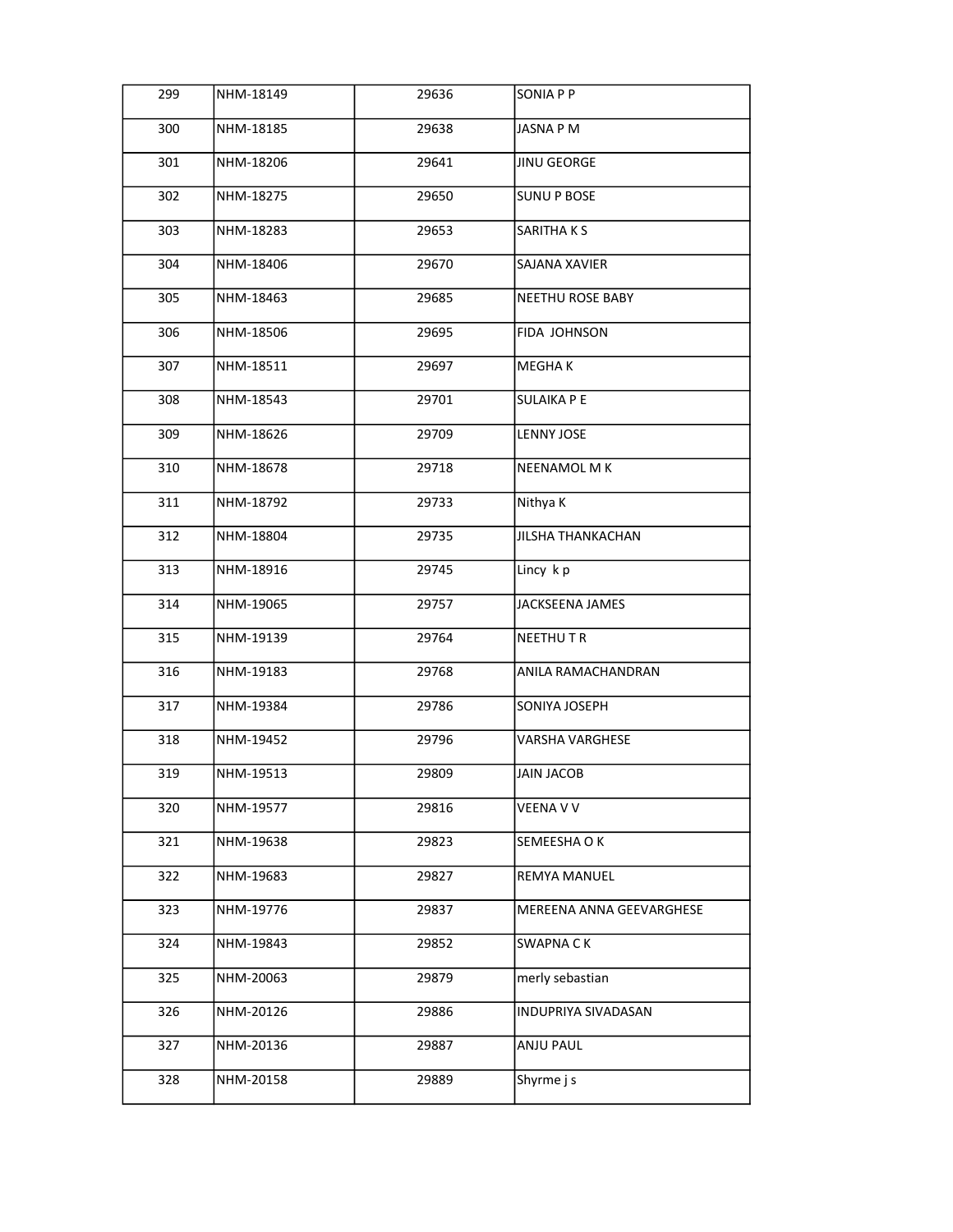| 329 | NHM-20184 | 29892 | TEENU KURIAKOSE    |
|-----|-----------|-------|--------------------|
| 330 | NHM-20188 | 29893 | sheeja pr          |
| 331 | NHM-20257 | 29898 | CHINJU KURIAKOSE   |
| 332 | NHM-20330 | 29907 | <b>ASWATHY T P</b> |
| 333 | NHM-20364 | 29912 | NEETHU M V         |
| 334 | NHM-20439 | 29921 | <b>ROSILY K A</b>  |
| 335 | NHM-20448 | 29922 | NISSY N T          |
| 336 | NHM-20499 | 29929 | SONIYA P THOMAS    |
| 337 | NHM-20614 | 29942 | ANCY DEVASSIA K    |
| 338 | NHM-20637 | 29947 | JINI GEORGE        |
| 339 | NHM-20660 | 29949 | SRAVYA V           |
| 340 | NHM-20698 | 29956 | <b>SYAMINI B S</b> |
| 341 | NHM-20914 | 29980 | JIMSHA JOSE        |
| 342 | NHM-20966 | 29984 | SARUN DEVASIA      |
| 343 | NHM-21097 | 30006 | ROSAMMA MATHEW     |
| 344 | NHM-21301 | 30017 | Rajikrishna R      |
| 345 | NHM-21474 | 30029 | Deepthi Sebastian  |
| 346 | NHM-21502 | 30031 | <b>MERCY V.T</b>   |
| 347 | NHM-21626 | 30047 | LISHA P R          |
| 348 | NHM-21742 | 30072 | Linsha c b         |
| 349 | NHM-21778 | 30078 | ANITHA P M         |
| 350 | NHM-21856 | 30092 | RASMI R            |
| 351 | NHM-21954 | 30103 | TINNYAMOL P V      |
| 352 | NHM-21958 | 30105 | ANU PREMAN         |
| 353 | NHM-21988 | 30115 | JEENA JOSE         |
| 354 | NHM-22069 | 30124 | JITHIYA K REJI     |
| 355 | NHM-22109 | 30131 | RIYA VARGHESE      |
| 356 | NHM-22270 | 30145 | MINI BIBISH        |
| 357 | NHM-22297 | 30148 | ANITHA K A         |
| 358 | NHM-22306 | 30150 | <b>GEETHU M G</b>  |
|     |           |       |                    |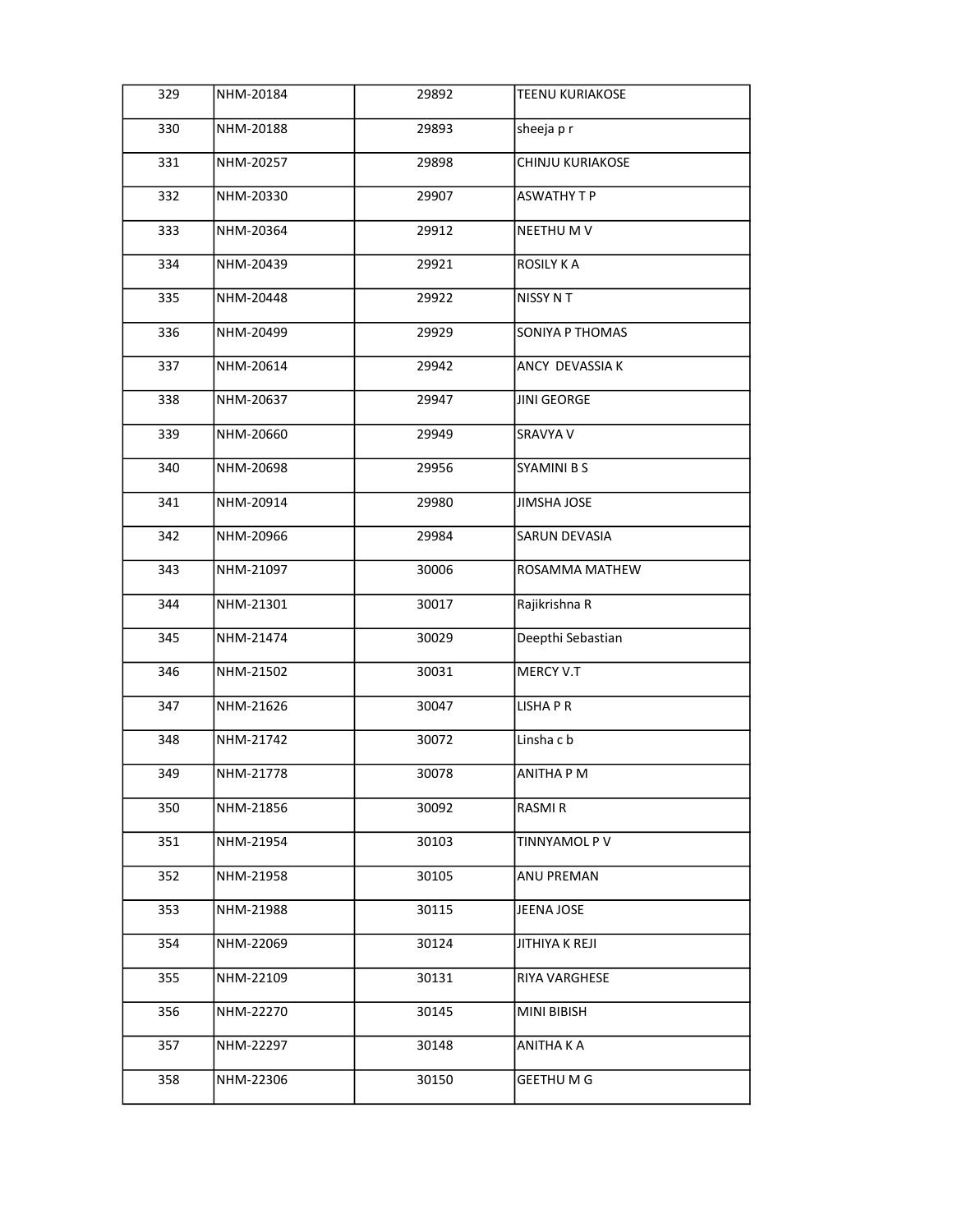| 359 | NHM-22408 | 30163 | <b>LIJI JOSEPH</b>       |
|-----|-----------|-------|--------------------------|
| 360 | NHM-22427 | 30167 | NISHA C K                |
| 361 | NHM-22435 | 30168 | DEEPA P J                |
| 362 | NHM-22510 | 30179 | NIRMALA T A              |
| 363 | NHM-22600 | 30197 | <b>MANJUTR</b>           |
| 364 | NHM-22672 | 30208 | TINU MATHEW              |
| 365 | NHM-22841 | 30222 | LINDA MARIYA             |
| 366 | NHM-22896 | 30227 | SIMNA ANNA JOSEPH        |
| 367 | NHM-22919 | 30231 | <b>ASWANI M S</b>        |
| 368 | NHM-22932 | 30233 | LINTA LOBO               |
| 369 | NHM-22938 | 30235 | SOORYA A S               |
| 370 | NHM-22951 | 30238 | <b>ANJU PAUL</b>         |
| 371 | NHM-22965 | 30240 | <b>JINCY K B</b>         |
| 372 | NHM-23019 | 30253 | HIMA RAMACHANDRAN        |
| 373 | NHM-23034 | 30256 | <b>BHAVANA V M</b>       |
| 374 | NHM-23111 | 30266 | AKHIL BABY               |
| 375 | NHM-23112 | 30267 | JOSHITHA JOSEPH          |
| 376 | NHM-23171 | 30277 | <b>SUBEENA SURENDRAN</b> |
| 377 | NHM-23208 | 30288 | <b>ATHIRA AUGUSTINE</b>  |
| 378 | NHM-23223 | 30291 | <b>DIVYA P</b>           |
| 379 | NHM-23249 | 30296 | JIBIN DEVASIA            |
| 380 | NHM-23269 | 30297 | ELISBA POULOSE           |
| 381 | NHM-23308 | 30303 | ANU JOHN                 |
| 382 | NHM-23317 | 30305 | SUMAYYA I                |
| 383 | NHM-23339 | 30309 | <b>ANSA ISAAC</b>        |
| 384 | NHM-23355 | 30313 | DANI MATHEW              |
| 385 | NHM-23357 | 30314 | SREENANDA N K            |
| 386 | NHM-23370 | 30316 | ALPHONSA JOSEPH K        |
| 387 | NHM-23375 | 30318 | LIDHIMOL JOSEPH          |
| 388 | NHM-23389 | 30321 | LINCY M JAMES            |
|     |           |       |                          |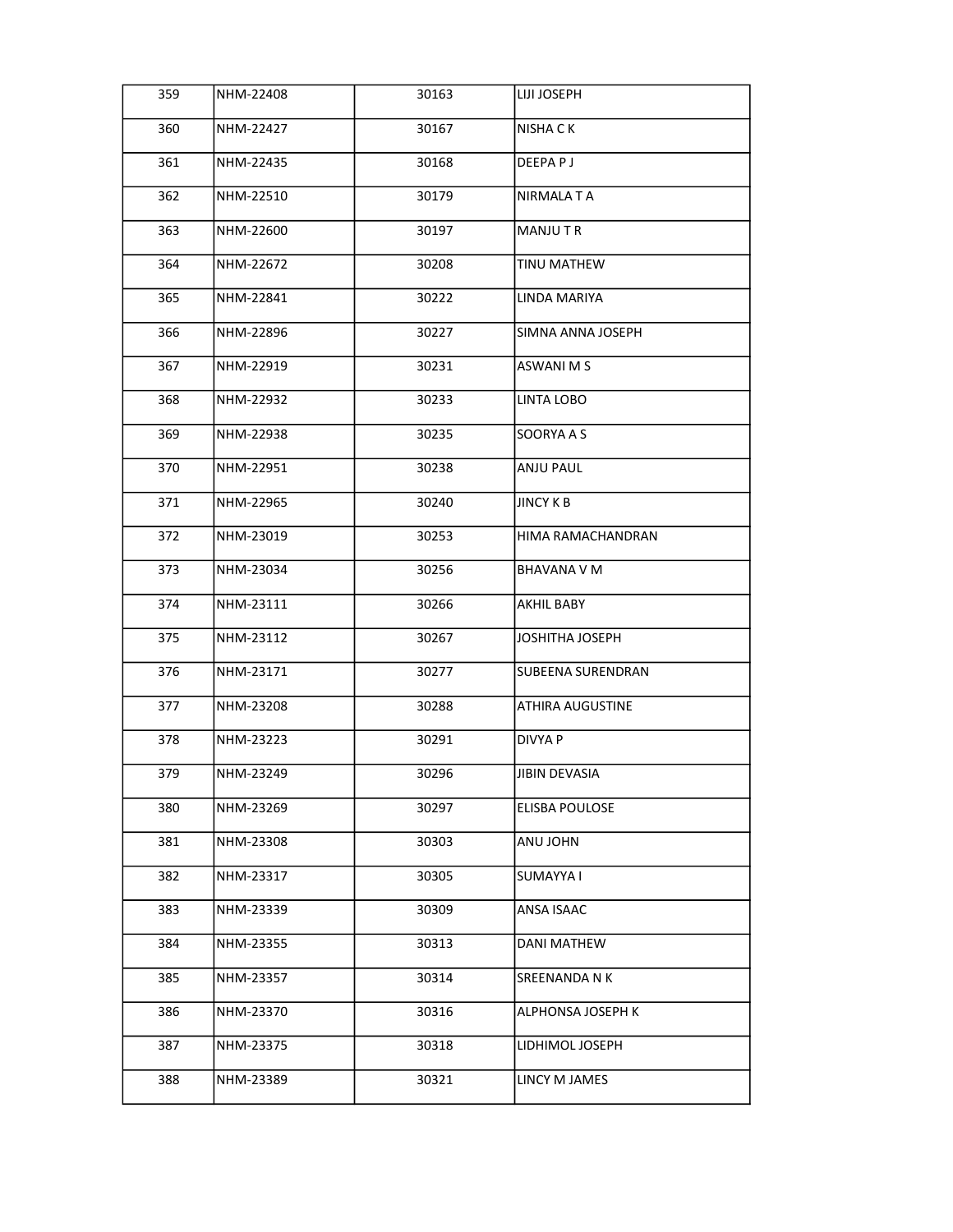| 389 | NHM-23412 | 30322 | Asna M A                |
|-----|-----------|-------|-------------------------|
| 390 | NHM-23449 | 30326 | <b>MARIYAM TM</b>       |
| 391 | NHM-23456 | 30329 | LUNU T                  |
| 392 | NHM-23478 | 30330 | Sruthi                  |
| 393 | NHM-23491 | 30331 | SOUMYA A S              |
| 394 | NHM-23702 | 30352 | Emily kurian            |
| 395 | NHM-23708 | 30353 | Able C George           |
| 396 | NHM-23747 | 30358 | Kavya V                 |
| 397 | NHM-23753 | 30359 | <b>NEETHU JOSE</b>      |
| 398 | NHM-23757 | 30360 | Binoji mathew           |
| 399 | NHM-23961 | 30382 | <b>ASHINKA</b>          |
| 400 | NHM-23963 | 30383 | <b>SHISNA VARGHESE</b>  |
| 401 | NHM-23986 | 30388 | <b>SUKANYA S</b>        |
| 402 | NHM-23989 | 30389 | Rincy joseph            |
| 403 | NHM-24012 | 30395 | Sithara james           |
| 404 | NHM-24052 | 30400 | <b>ALOSHYAK</b>         |
| 405 | NHM-24053 | 30401 | RENSEENA MUSTHAFA       |
| 406 | NHM-24165 | 30420 | NIMMY MARIA GEORGE      |
| 407 | NHM-24208 | 30424 | ATHIRA CJ               |
| 408 | NHM-24272 | 30437 | Jashira K               |
| 409 | NHM-24314 | 30445 | <b>ANGEL BLESSY T S</b> |
| 410 | NHM-24378 | 30455 | VISHNUJITH N            |
| 411 | NHM-24386 | 30457 | SIMI JOSE V             |
| 412 | NHM-24419 | 30463 | ANI JACOB               |
| 413 | NHM-24489 | 30471 | <b>ANU T VARGHESE</b>   |
| 414 | NHM-24574 | 30481 | ANSUEPESHIYO SUSAN JOHN |
| 415 | NHM-24677 | 30491 | TINTU JOSE              |
| 416 | NHM-24718 | 30498 | ANJU O                  |
| 417 | NHM-24775 | 30506 | JUMANA V                |
| 418 | NHM-24835 | 30514 | Jerry Ison              |
|     |           |       |                         |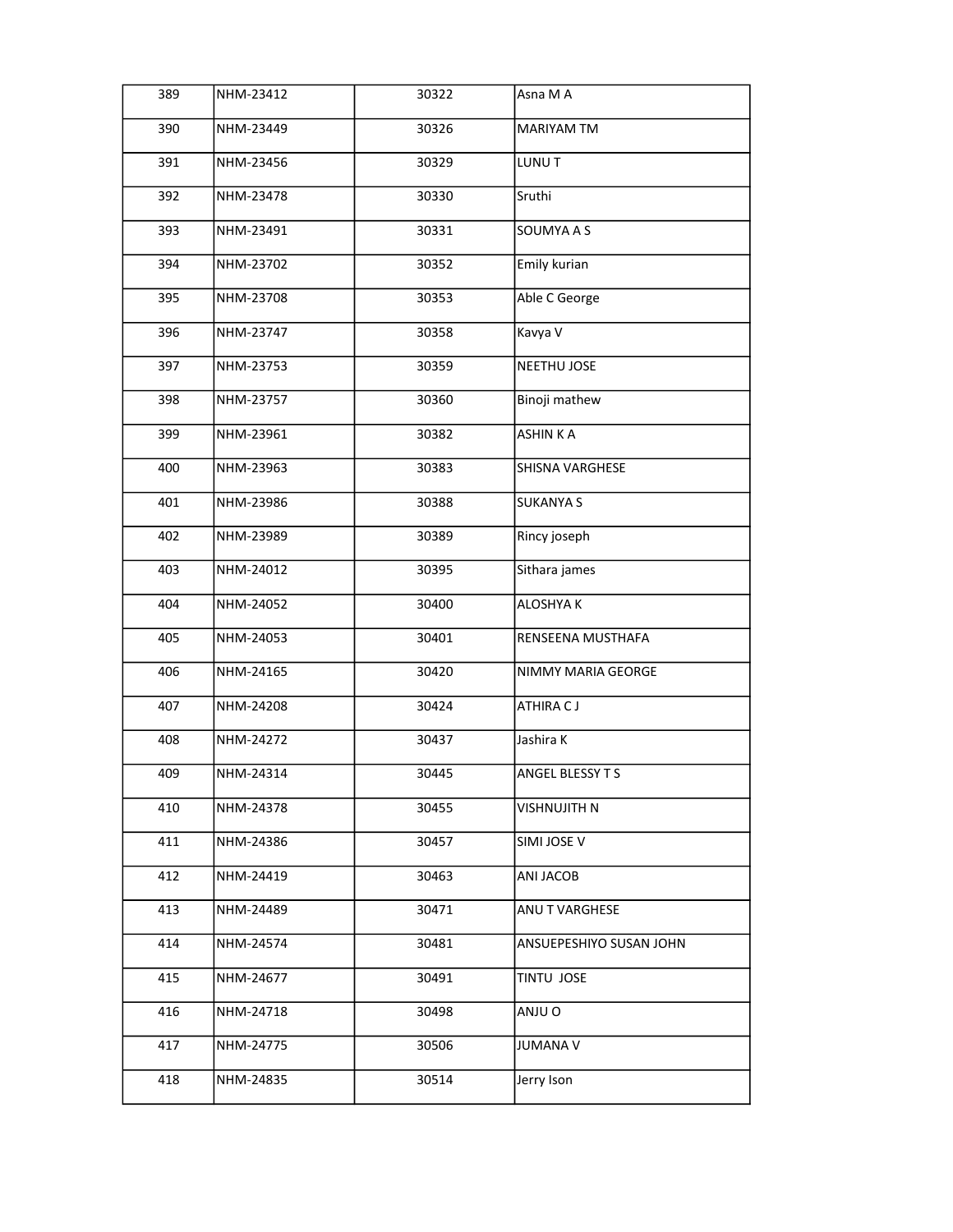| 419 | NHM-24876 | 30523 | Maya M M               |
|-----|-----------|-------|------------------------|
| 420 | NHM-24947 | 30537 | Minu George            |
| 421 | NHM-24961 | 30541 | LEENA M V              |
| 422 | NHM-25070 | 30558 | ANJANA THANKACHAN      |
| 423 | NHM-25099 | 30567 | MARY M G               |
| 424 | NHM-25141 | 30573 | ANJU VARGHESE          |
| 425 | NHM-25143 | 30574 | <b>REENA JOSE</b>      |
| 426 | NHM-25158 | 30578 | ASMILA M A             |
| 427 | NHM-25238 | 30586 | <b>BAICY SHAJU</b>     |
| 428 | NHM-25269 | 30591 | Princy v m             |
| 429 | NHM-25279 | 30594 | JOYCY THOMAS           |
| 430 | NHM-25546 | 30632 | <b>GREESHA GEORGE</b>  |
| 431 | NHM-25568 | 30633 | ANJU GEORGE            |
| 432 | NHM-25615 | 30638 | <b>JESSIL SANTHOSH</b> |
| 433 | NHM-25776 | 30661 | ramsheena shaik        |
| 434 | NHM-25800 | 30664 | <b>JUBY JOSE</b>       |
| 435 | NHM-25929 | 30686 | <b>ANJUTJ</b>          |
| 436 | NHM-25936 | 30688 | <b>BIJI A V</b>        |
| 437 | NHM-25981 | 30697 | SHAIJI M D             |
| 438 | NHM-25989 | 30698 | LIJISHA LAKSHMANAN     |
| 439 | NHM-26114 | 30717 | JESSY M J              |
| 440 | NHM-26225 | 30732 | HASEENA P              |
| 441 | NHM-26279 | 30743 | DHANYA K R             |
| 442 | NHM-26305 | 30746 | ARYA P B               |
| 443 | NHM-26400 | 30767 | RAGIN MARY MATHEW      |
| 444 | NHM-26509 | 30785 | <b>SUNU THOMAS</b>     |
| 445 | NHM-26621 | 30795 | SOUMYA THOMAS          |
| 446 | NHM-26682 | 30801 | REMYA K V              |
| 447 | NHM-26696 | 30802 | SHERIN JACOB           |
| 448 | NHM-27276 | 30850 | DEEPTHI JOSEPH         |
|     |           |       |                        |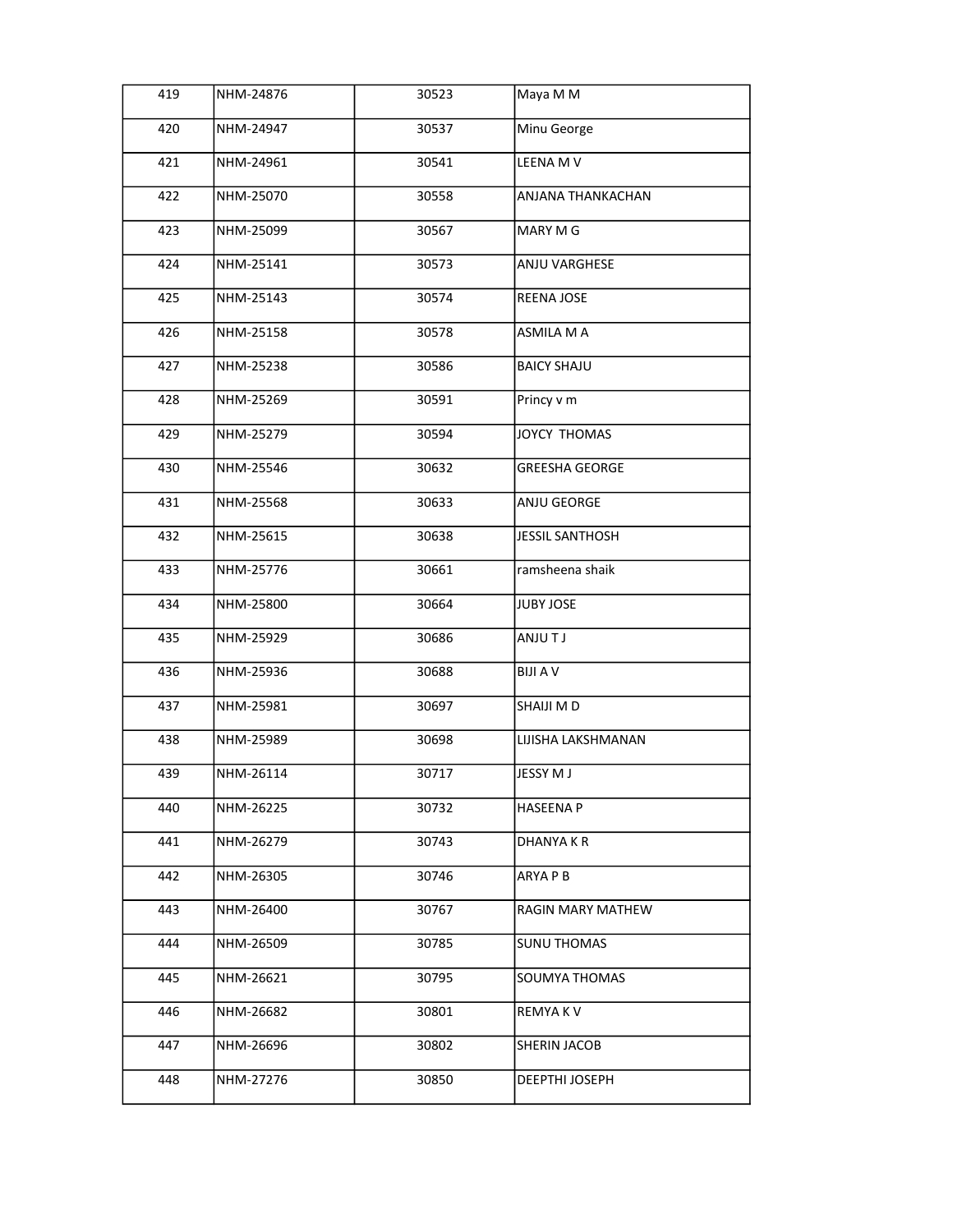| 449 | NHM-27389 | 30869 | <b>JINSHA A</b>        |
|-----|-----------|-------|------------------------|
| 450 | NHM-27391 | 30870 | <b>TESSY CHACKO</b>    |
| 451 | NHM-27445 | 30874 | MAREENA RANI A F       |
| 452 | NHM-27484 | 30878 | NAJMA K A              |
| 453 | NHM-27542 | 30890 | REJEENA K N            |
| 454 | NHM-27760 | 30920 | <b>SHELNA DAS</b>      |
| 455 | NHM-27774 | 30922 | MANJU JOSEPH           |
| 456 | NHM-27817 | 30928 | <b>ANU GEORGE</b>      |
| 457 | NHM-27853 | 30934 | AGNES P A              |
| 458 | NHM-27869 | 30937 | <b>JINCY MARIA K V</b> |
| 459 | NHM-27955 | 30946 | <b>VINEETHA CV</b>     |
| 460 | NHM-27972 | 30949 | MARY TJ                |
| 461 | NHM-28122 | 30961 | Amrutha Shaji          |
| 462 | NHM-28181 | 30968 | MANJU MATHEW           |
| 463 | NHM-28286 | 30988 | Marymelta Dsilva       |
| 464 | NHM-28317 | 30993 | <b>TINTU FRANCIS</b>   |
| 465 | NHM-28474 | 31011 | <b>ANUSREE P R</b>     |
| 466 | NHM-28595 | 31028 | <b>YOL IMSOL</b>       |
| 467 | NHM-28621 | 31032 | <b>NEETHUPB</b>        |
| 468 | NHM-28680 | 31040 | <b>JISHATP</b>         |
| 469 | NHM-28789 | 31049 | NIMISHA EMMANUEL       |
| 470 | NHM-28803 | 31051 | GREESHMA DAS P D       |
| 471 | NHM-28897 | 31063 | JEENA GEORGE           |
| 472 | NHM-29038 | 31087 | <b>BHAGYATRAJ</b>      |
| 473 | NHM-29080 | 31095 | Neethu kurian          |
| 474 | NHM-29129 | 31098 | SOUMYA M               |
| 475 | NHM-29171 | 31106 | Prathusha Presennan    |
| 476 | NHM-29191 | 31109 | Deepthi K. L           |
| 477 | NHM-29369 | 31138 | CHINJU JACOB           |
| 478 | NHM-29373 | 31139 | ANJALY VARKEY          |
|     |           |       |                        |